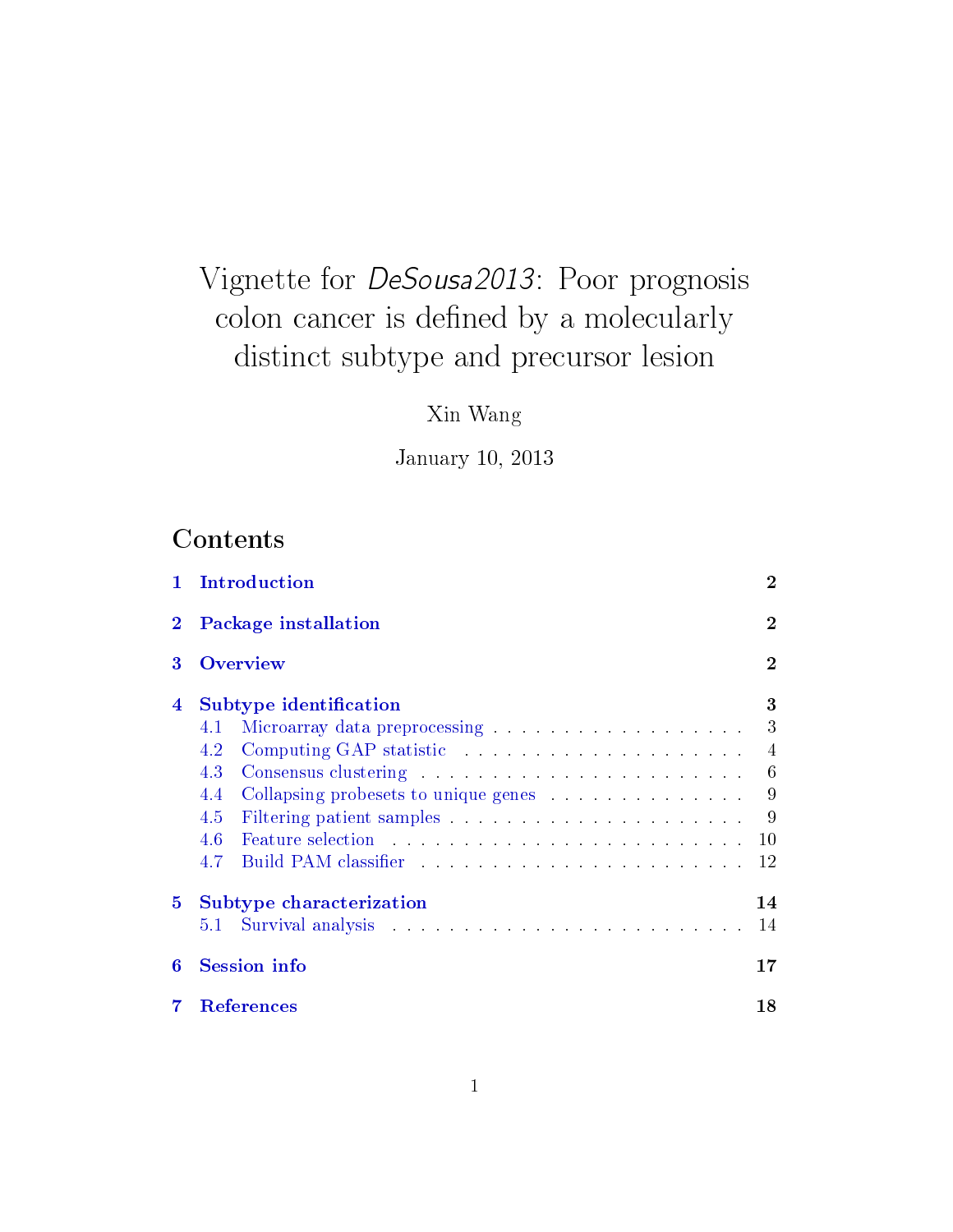### <span id="page-1-3"></span><span id="page-1-0"></span>1 Introduction

The vignette helps the user to reproduce main results and figures using the AMC-AJCCII-90 data set to discover and characterize three molecular distinct subtypes of colon cancer. Please refer to DeSousa et al. [\[1\]](#page-17-1) for more details about the biological background, experimental design as well as bioinformatic analyses.

## <span id="page-1-1"></span>2 Package installation

Please run all analyses in this vignette under version 2.15 of R. The following packages are employed by the DeSousa2013 package: frma, hgu133plus2frmavecs (for microarray data preprocessing), cluster (for computing GAP statistics), sva (for correcting for non-biological batch effects), ConsensusClusterPlus (for consensus clustering), siggenes (for differential gene identification),  $pamr$ (for PAM classification), *survival* (for survival analysis and generating KM plots). These packages should be automatically installed when installing DeSousa2013 from bioconductor:

```
> if (!requireNamespace("BiocManager", quietly=TRUE))
      install.packages("BiocManager")
> BiocManager::install("DeSousa2013")
```
### <span id="page-1-2"></span>3 Overview

De Sousa et al. interrogated the heterogeneity of colon cancer using an unsupervised classification strategy over 1100 patients. The main bioinformatic pipeline is focused on how to identify three main molecularly distinct subtypes based on the microarray data for 90 stage II colon cancer patients.

To begin, we need to load the package:

```
> library(DeSousa2013)
```
All analyses included in this package are wrapped in a pipeline function CRCPipeLine:

```
> data(AMC)
> CRCPipeLine(celpath=".", AMC_sample_head, AMC_CRC_clinical,
```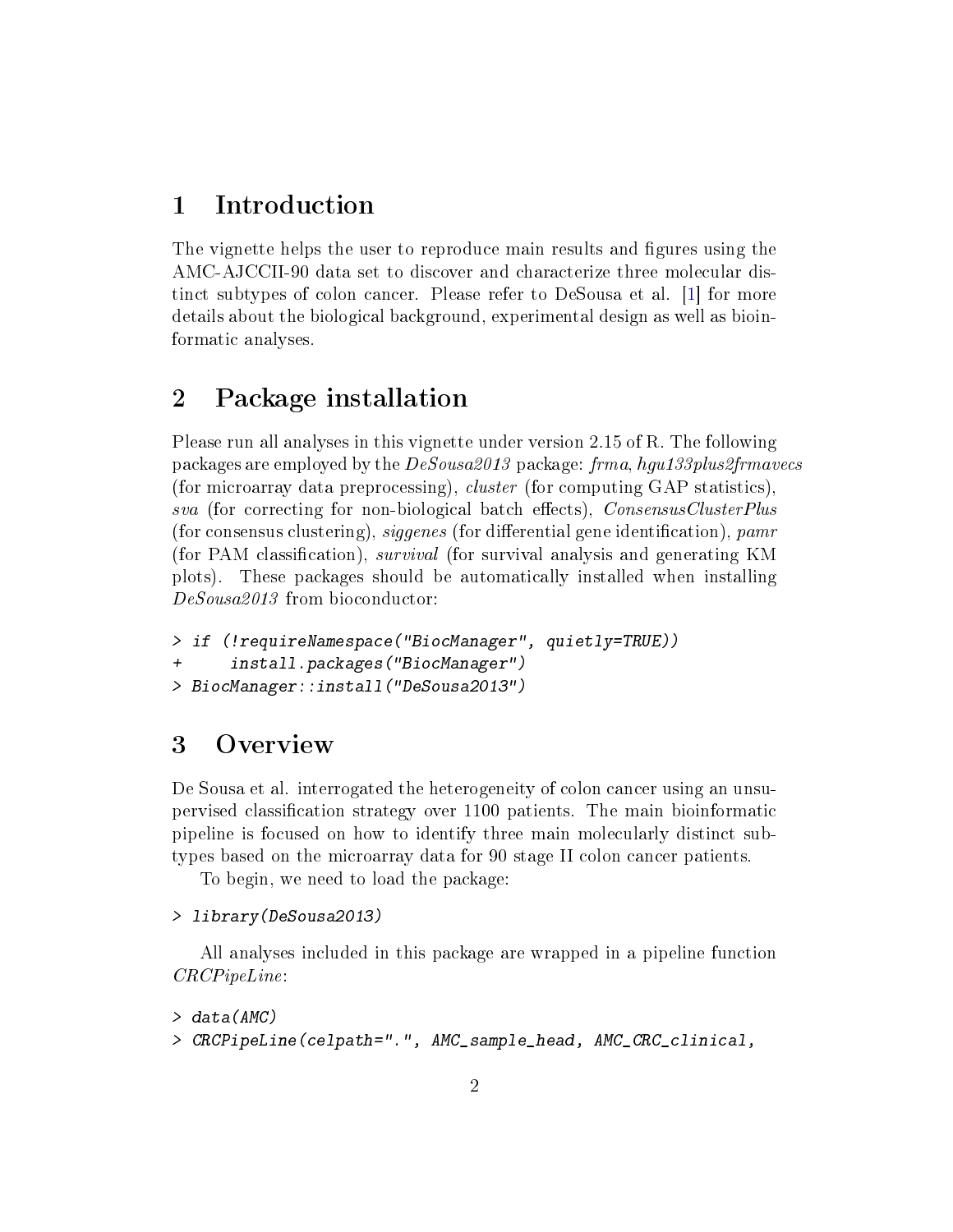```
+ preprocess=FALSE, gap.ntops = c(2, 4, 8, 12, 16, 20)*1000,
+ gap.K.max = 6, gap.nboot = 100, MADth=0.5, conClust.maxK=12,
+ conClust.reps=1000, diffG.pvalth=0.01, diffG.aucth=0.9,
+ savepath=".")
```
Although the pipeline function can also reproduce the preprocessing of microarray data, it is not recommended as it can take a long time and the results may change slightly due to different versions of annotation packages and analysis packages. Therefore, the user can choose to skip the preprocessing step and run the following analyses by setting the argument preprocess to TRUE. When the function finishes, all figures will be saved in a given directory savepath.

### <span id="page-2-0"></span>4 Subtype identification

Now we introduce step by step the computational workflow to perform microarray data preprocessing, computing GAP statistics, consensus clustering, sample and gene filtering, building a PAM classifier, classification, etc. using the AMC-AJCCII-90 data set. Finally, we will characterize the prognosis of three subtypes by survival analysis.

#### <span id="page-2-1"></span>4.1 Microarray data preprocessing

The AMC-AJCCII-90 data set includes 90 stage II colon cancer patients (GSE33113), 13 adenomas and 6 normal samples. Microarrays of all samples were normalized and summarized using frozen robust multiarray anal-ysis (fRMA)[\[2\]](#page-17-2). Probe-specific effects and variances are precomputed and frozen in fRMA, which facilitates batches analysis. Gene expression presence/absence was detected using the barcode algorithm[\[3\]](#page-17-3) and genes that were not present in at least one sample were filtered out. Non-biological batch effects between cancer samples  $+$  normals and adenomas were corrected using ComBat [\[4\]](#page-17-4).

The whole preprocessing analysis can be reproduced by function *gene*-ExpPre:

```
> data(AMC)
> ge.pre <- geneExpPre(celpath, AMC_sample_head)
> ge.all <- ge.pre[["ge.all"]]
```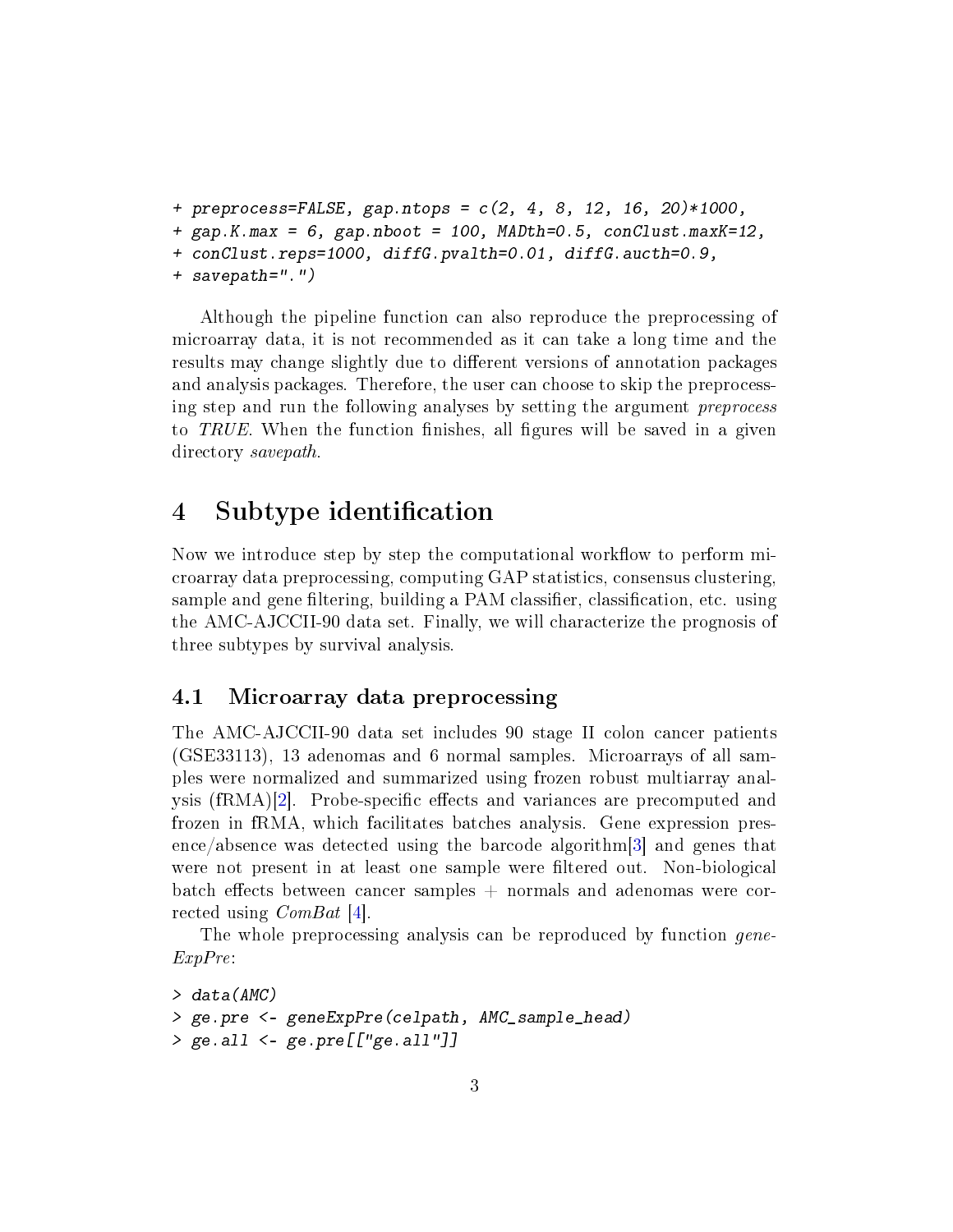```
> selPbs <- ge.pre[["selPbs"]]
> ge.CRC <- ge.all[selPbs, ]
```
where celpath is the path to the directory including  $\cdot$ .CEL' files of all microarrays and  $AMC$  sample head is a data frame including mapping information between microarray ids and sample ids. AMC sample head is included in this package and can be loaded using function data.

Since we focus on subtype identification in this vignette, the preprocessed data ge.all returned by function geneExpPre only contains the 90 cancer samples, and selPbs is a vector of probesets that are expressed in at least one sample:

```
> length(selPbs)
```

```
[1] 37007
```

```
> dim(ge.CRC)
```
[1] 37007 90

### <span id="page-3-0"></span>4.2 Computing GAP statistic

GAP statistic[\[5\]](#page-17-5) is a popular method to estimate the number of clusters in a set of data by comparing the change in observed and expected withincluster dispersion. To identify the optimal number of clusters, GAP statistic was computed for  $k=1$  to 6 for selected top variable genes. The function  $compGapStats$  can be used to reproduce this step:

```
> gaps <- compGapStats(ge.CRC, ntops=c(2, 4, 8, 12, 16, 20)*1000,
+ K.max=6, nboot=100)
> gapsmat <- gaps[["gapsmat"]]
> gapsSE <- gaps[["gapsSE"]]
```
The function  $\frac{f_{q}GAP}{}$  can be used to compare the GAP scores across different numbers of clusters:

#### > figGAP(gapsmat, gapsSE)

As shown in Figure [1,](#page-4-0) a peak was consistently found at  $k=3$ , irrespective of the gene set size employed, indicating that three subtypes is ideal to explain the inherent data structure of the AMC-AJCCII-90 set.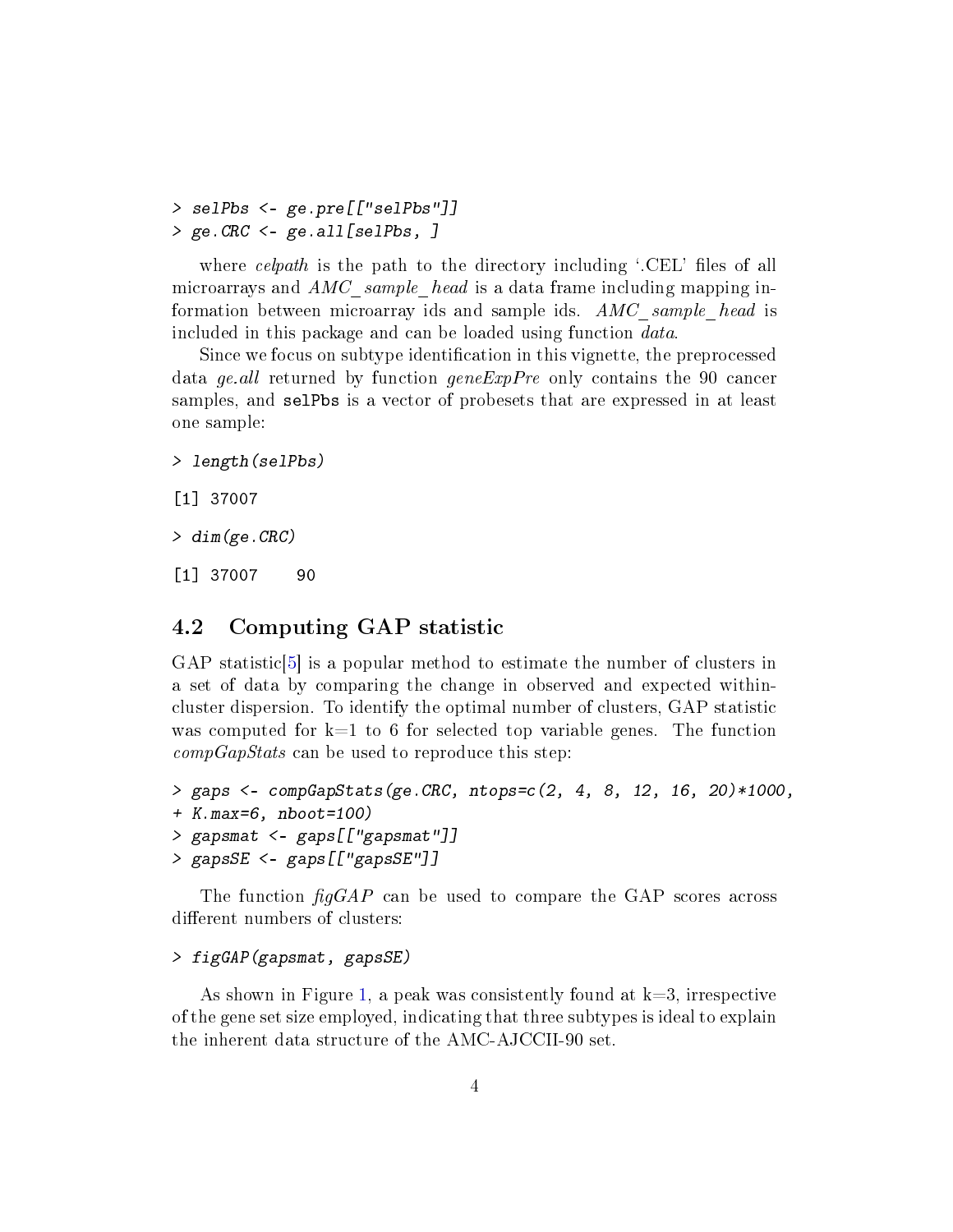

<span id="page-4-0"></span>Figure 1: Graph depicts the GAP statistic for a range of 2000-20000 probesets. This analysis suggests optimal clustering at 3 clusters in the AMC-AJCCII-90 set, independent on the number of probesets used. Error bars indicate SEM.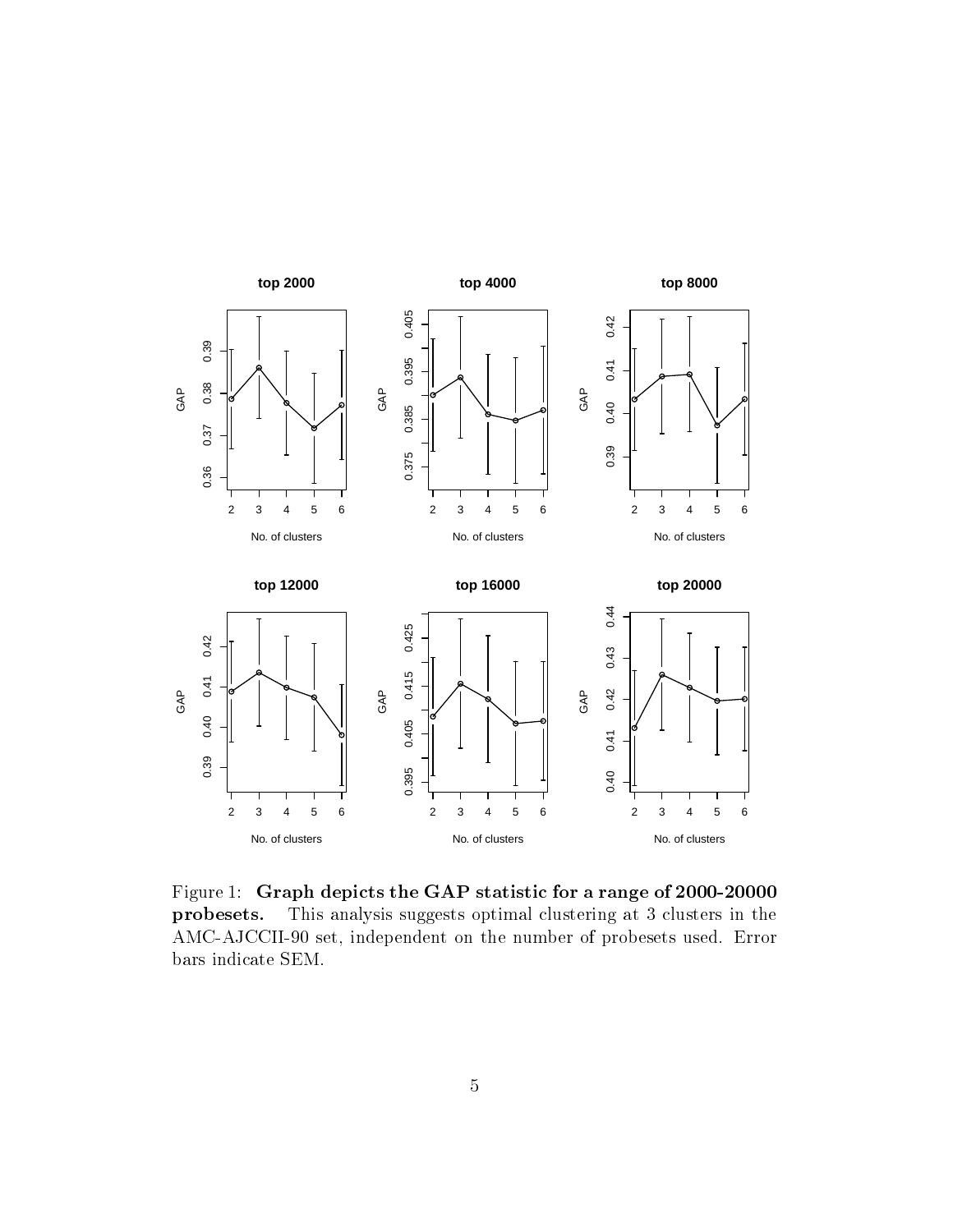#### <span id="page-5-1"></span><span id="page-5-0"></span>4.3 Consensus clustering

Using the following function, probesets with most variability (Median absolute deviation >0.5) across samples were retained and median centred:

```
> sdat <- selTopVarGenes(ge.CRC, MADth=0.5)
```

```
> dim(sdat)
```
[1] 7846 90

Using the 7846 most variable probesets, we performed hierarchical clustering with agglomerative average linkage to cluster these samples. Consensus clustering[\[6\]](#page-18-0) was employed, with 1000 iterations and 0.98 subsampling ratio, to assess the clustering stability. The function *conClust* reproduces this step:

```
> clus <- conClust(sdat, maxK=12, reps=1000)
```

```
> clus
```
col004 col003 col008 col009 col012 col013 col016 col020 col021 col024 2 2 2 2 3 2 2 2 2 2 col026 col035 col036 col040 col052 col053 col054 col058 col059 col060 3 2 3 2 3 3 3 2 3 2 col061 col064 col066 col069 col073 col075 col079 col081 col082 col084 3 3 3 3 3 3 3 2 3 2 col085 col091 col093 col096 col099 col100 col045 col037 col014 col062 2 2 2 2 2 2 3 3 3 3 col072 col092 col098 col050 col080 col034 col086 col010 col068 col063 3 3 3 3 1 1 1 1 1 1 col002 col001 col005 col006 col007 col011 col015 col017 col018 col019 1 1 1 1 1 1 1 1 1 1 1 col022 col023 col033 col038 col039 col046 col047 col048 col049 col051 1 1 1 1 1 1 1 1 1 1 col055 col057 col065 col070 col074 col076 col078 col083 col090 col094 1 1 1 1 1 1 1 1 1 1 col095 col097 col101 col102 col056 col041 col077 col089 col067 col044 1 1 1 1 1 1 1 1 1 1

Figure [2](#page-6-0) shows the consensus clustering results for  $k=2, 3, 4$  and 5. As indicated in the cumulative density curves (Figure [3\)](#page-7-0), a signicant increase in clustering stability was observed from  $k=2$  to 3, but not for  $k>3$ .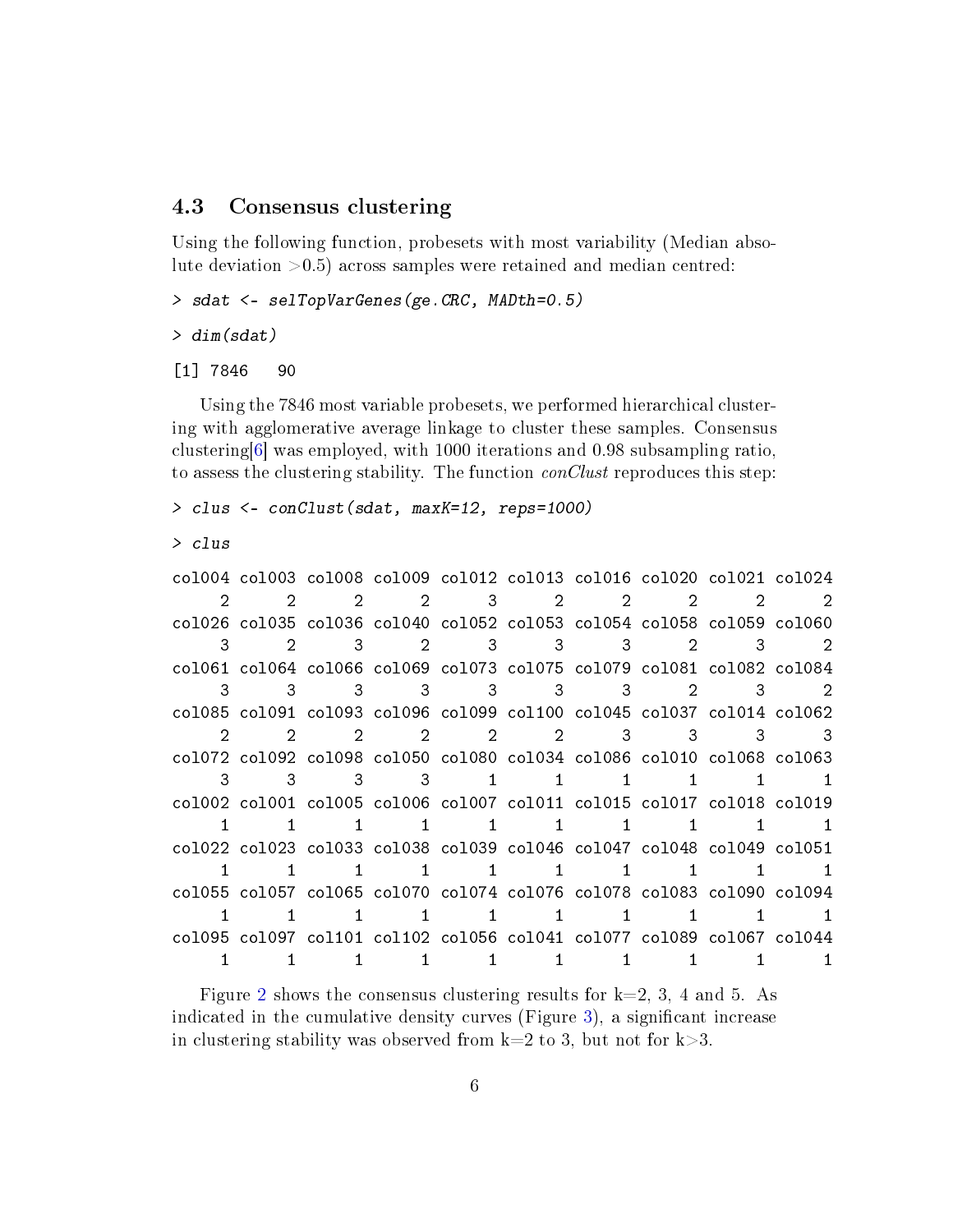

<span id="page-6-0"></span>Figure 2: Consensus clustering for 2, 3, 4 and 5 clusters. The color is scaled to the frequency that two samples are in the same cluster.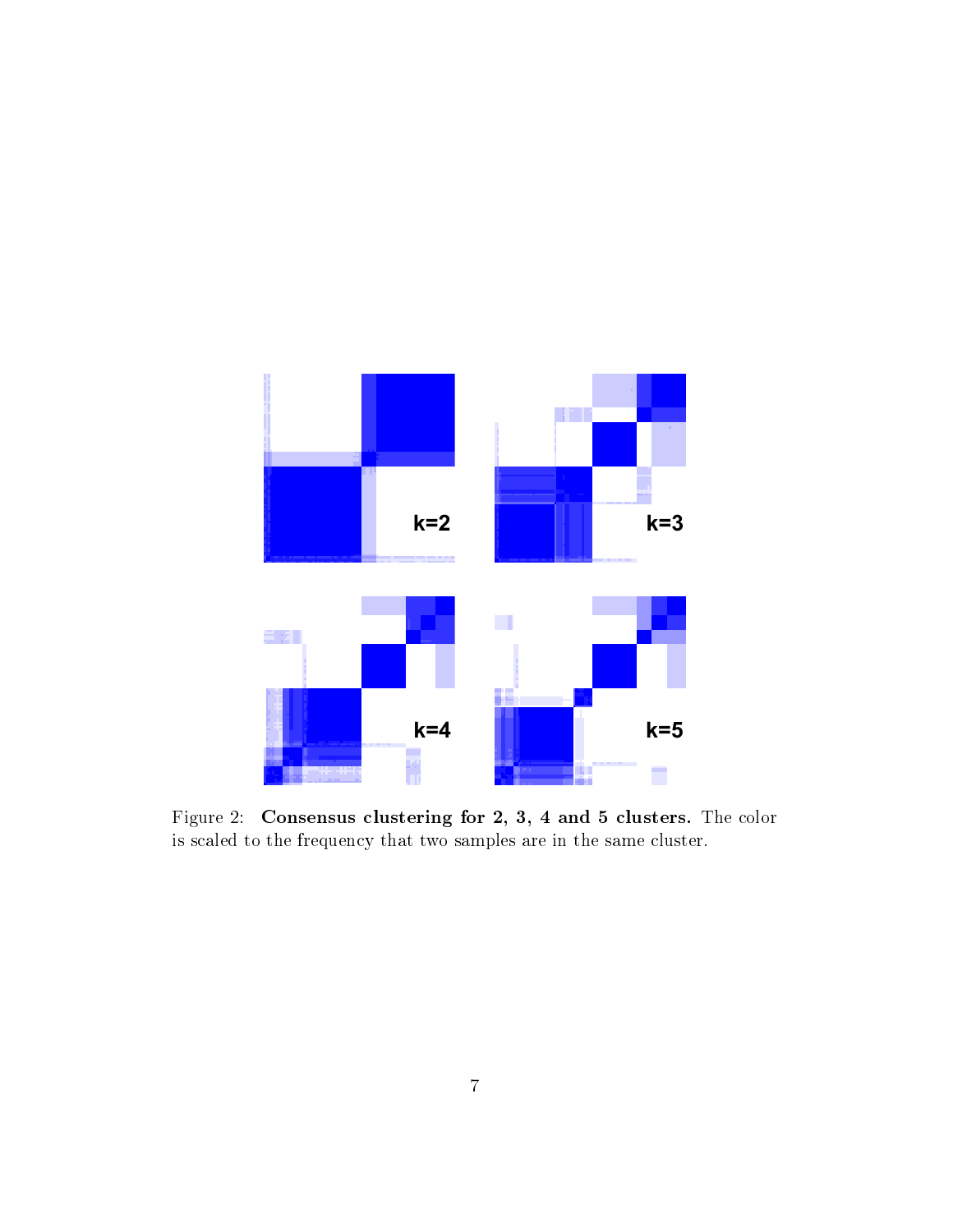

<span id="page-7-0"></span>Figure 3: Empirical cumulative distribution (CDF) of consensus clustering for 2 to 12 clusters.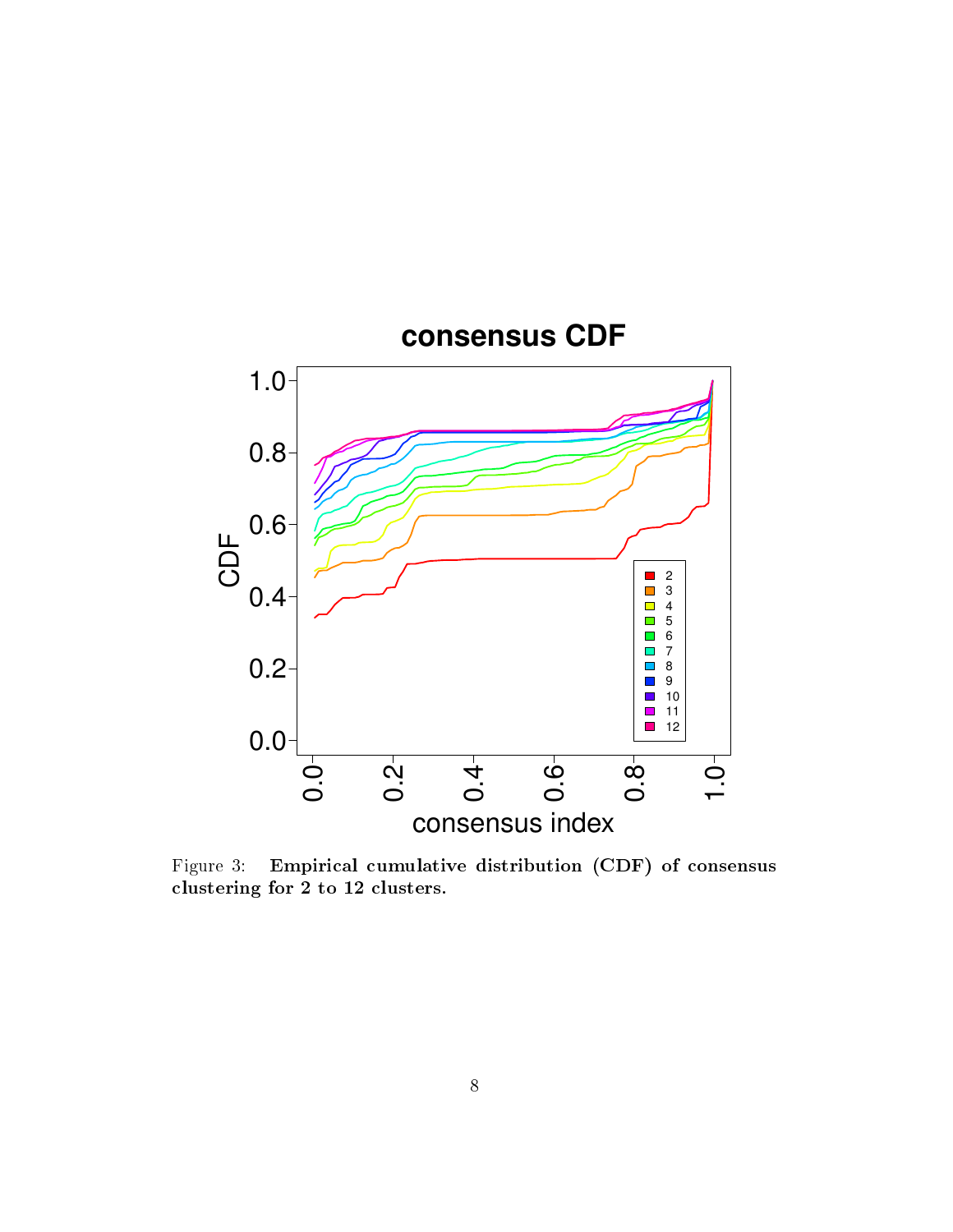#### <span id="page-8-2"></span><span id="page-8-0"></span>4.4 Collapsing probesets to unique genes

To facilitate the use of the classifier on other platforms, we collapsed the expression levels for probesets to genes. This was performed before selection of most representative genes (SAM and AUC) and generation of the classi fier  $(PAM)$ , for each gene the probeset with highest overall expression was selected. The following function can reproduce the annotation file to map from probesets to unique genes:

```
> uniGenes <- pbs2unigenes(ge.CRC, sdat)
> length(uniGenes)
[1] 4762
> print(uniGenes[1:20])
  213418_at 1555759_a_at 204600_at 1552256_a_at 1552281_at
```

| "HSPA6"   | "CCI.5"                                            | "FPHR3"    | "SCARB1"               | "SLC39A5" |
|-----------|----------------------------------------------------|------------|------------------------|-----------|
|           | 221646_s_at 1552309_a_at 1552312_a_at 1552316_a_at |            |                        | 227444 at |
| "ZDHHC11" | "NEXN"                                             | "MFAP3"    | "GIMAP1"               | "ARMCX4"  |
|           | 218250 s at 225240 s at                            | 1552365 at | 1552370 at             | 212805 at |
| "CNOT7"   | "MST2"                                             | "SCIN"     | "C4orf33"              | "PRUNF2"  |
|           | 1552470_a_at 1552477_a_at                          |            | 213050_at 1554897_s_at | 222379 at |
| " ABHD11" | "TRF6"                                             | "COBL"     | "RHBDL2"               | "KCNF4"   |

### <span id="page-8-1"></span>4.5 Filtering patient samples

Subsequently Silhouette width[\[7\]](#page-18-1) was computed to identify the most representative samples within each cluster. Samples with positive silhouette width  $(n=85)$  were retained to build the classifier (Figure [4\)](#page-10-0). The function *filterSamples* computes Silhouette width, based on which to select most representative samples:

```
> samp.f <- filterSamples(sdat, uniGenes, clus)
> silh \leq samp.f[["silh"]]
> sdat.f \leq samp.f[["sdat.f"]]
> clus.f <- samp.f[["clus.f"]]
> dim(sdat.f)
```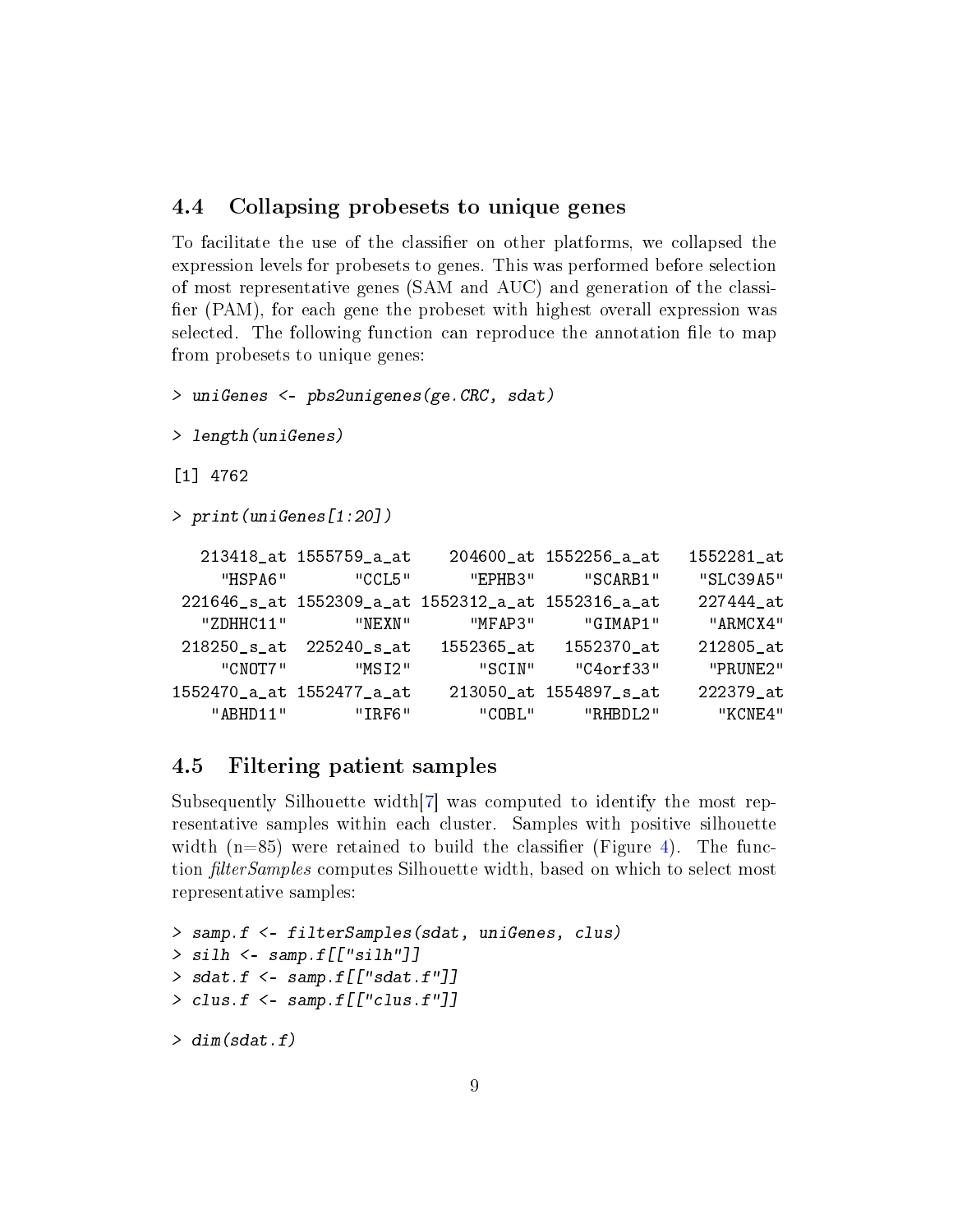<span id="page-9-1"></span>[1] 4762 85 > rownames(sdat.f)[1:20] 213418\_at 1555759\_a\_at 204600\_at 1552256\_a\_at 1552281\_at "HSPA6" "CCL5" "EPHB3" "SCARB1" "SLC39A5" 221646\_s\_at 1552309\_a\_at 1552312\_a\_at 1552316\_a\_at 227444\_at "ZDHHC11" "NEXN" "MFAP3" "GIMAP1" "ARMCX4" 218250\_s\_at 225240\_s\_at 1552365\_at 1552370\_at 212805\_at "CNOT7" "MSI2" "SCIN" "C4orf33" "PRUNE2" 1552470\_a\_at 1552477\_a\_at 213050\_at 1554897\_s\_at 222379\_at "ABHD11" "IRF6" "COBL" "RHBDL2" "KCNE4"

As we see in this filtering step, probesets have been converted to genes. The function  $\frac{f\{aS_i\}}{h}$  generates the Silhouette width figure:

> figSilh(silh)

#### <span id="page-9-0"></span>4.6 Feature selection

To build the CCS classifier, we applied two filtering steps to select the most representative and predictive genes. First, we used Signicance Analysis of Microarrays  $(SAM)[8]$  $(SAM)[8]$  (R package *siggenes*) to identify genes significantly differentially expressed (FDR $< 0.01$ ) between each subtype and the other two. The function  $findDiffGenes$  performs SAM analysis to search for top differential genes between three subtypes:

> diffGenes <- findDiffGenes(sdat.f, clus.f, pvalth=0.01)

```
> length(diffGenes)
```
[1] 2747

As we see, 2747 unique genes are highly differentially expressed between subtypes.

Second, we calculated AUC (area under ROC curve, R package ROCR) to assess each gene's ability to separate one subtype from the other two. The function  $filterDiffGenes$  filters differential genes based on AUC scores: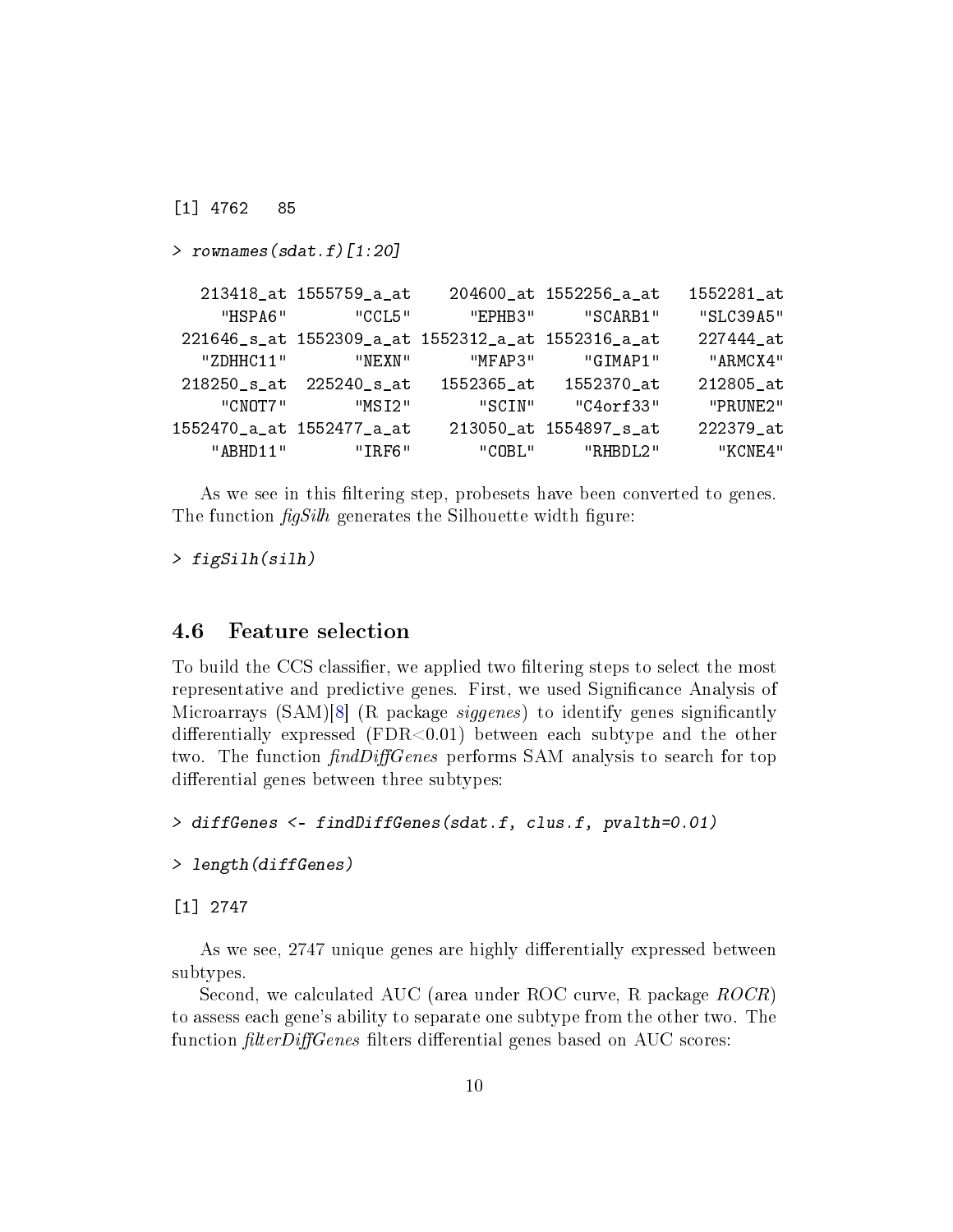

<span id="page-10-0"></span>Figure 4: Silhouette widths of colon cancer samples. The figure shows Silhouette widths of samples in each cluster. Samples with positive Silhouette values were selected as core samples to build the classifier.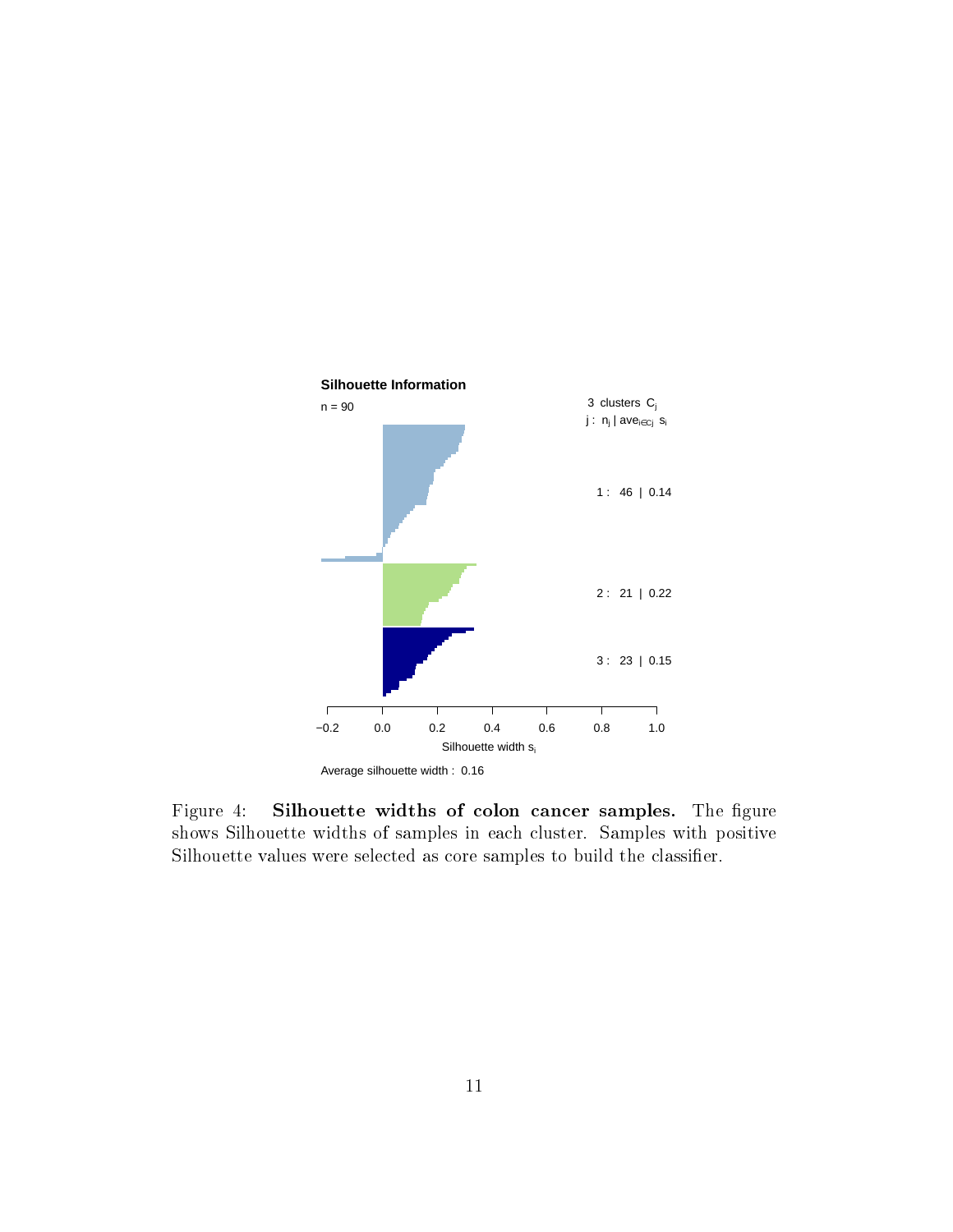```
> diffGenes.f <- filterDiffGenes(sdat.f, clus.f, diffGenes, aucth=0.9)
```

```
> length(diffGenes.f)
```
[1] 323

After this step, we retained 323 unique genes that are most predictive.

#### <span id="page-11-0"></span>4.7 Build PAM classifier

The retained 329 genes with  $AUC > 0.9$  were trained by  $PAM[9]$  $PAM[9]$  to build a robust classifier. To select the optimal threshold for centroid shrinkage, we performed 10-fold cross-validation over a range of thresholds for 1000 iterations, and selected the one yielding a good performance (error rate <  $2\%$ ) with the least number of genes (Figure [5\)](#page-12-0). Of note, the gene filtering steps do not have any significant influence on the selection of signature genes, as observed from PAM classification using various cut-offs on SAM FDR and AUC (data not shown).

The function *buildClassifier* builds the PAM classifier:

```
> sigMat <- sdat.f[diffGenes.f, names(clus.f)]
> classifier <- buildClassifier(sigMat, clus.f, nfold=10, nboot=100)
> signature <- classifier[["signature"]]
> pam.rslt <- classifier[["pam.rslt"]]
> thresh <- classifier[["thresh"]]
> err <- classifier[["err"]]
```
The function  $\frac{f_{q}PAMCV}{P}$  reproduces the PAM cross validation figure:

#### > figPAMCV(err)

Using this strategy, we built a classifier of 146 unique genes and used it to classify the CRC samples (Figure [6\)](#page-14-0).

The classifier is then applied to classify the 90 colon cancer samples. A posterior probability  $>0.5$  for one of the subtypes was regarded as being indicative of association with that group. The following functions are used to reproduce the classification and figure: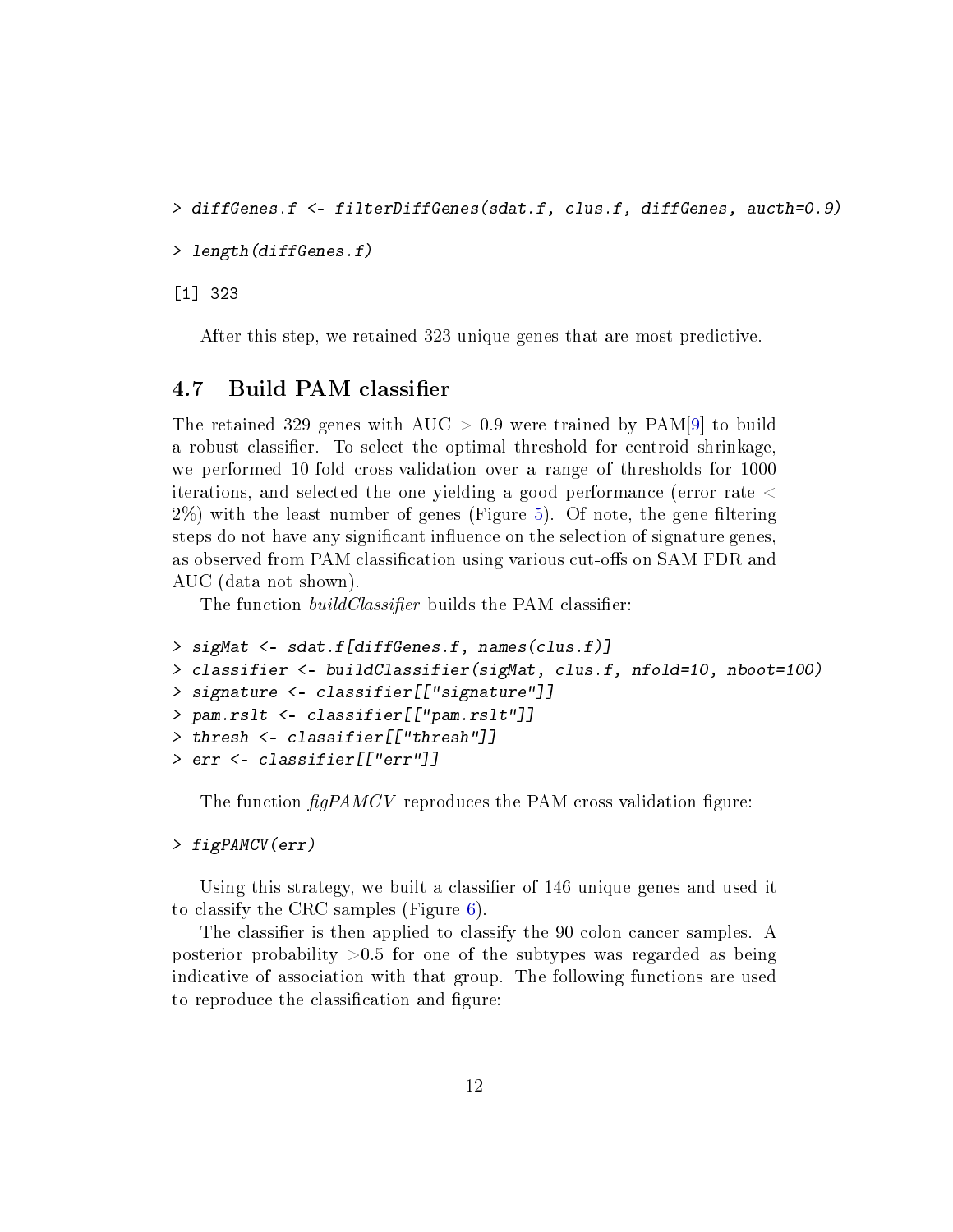

<span id="page-12-0"></span>Figure 5: PAM classification with cross validations. The figure shows the cross validation error rate as a function of level of PAM shrinkage (number of genes left).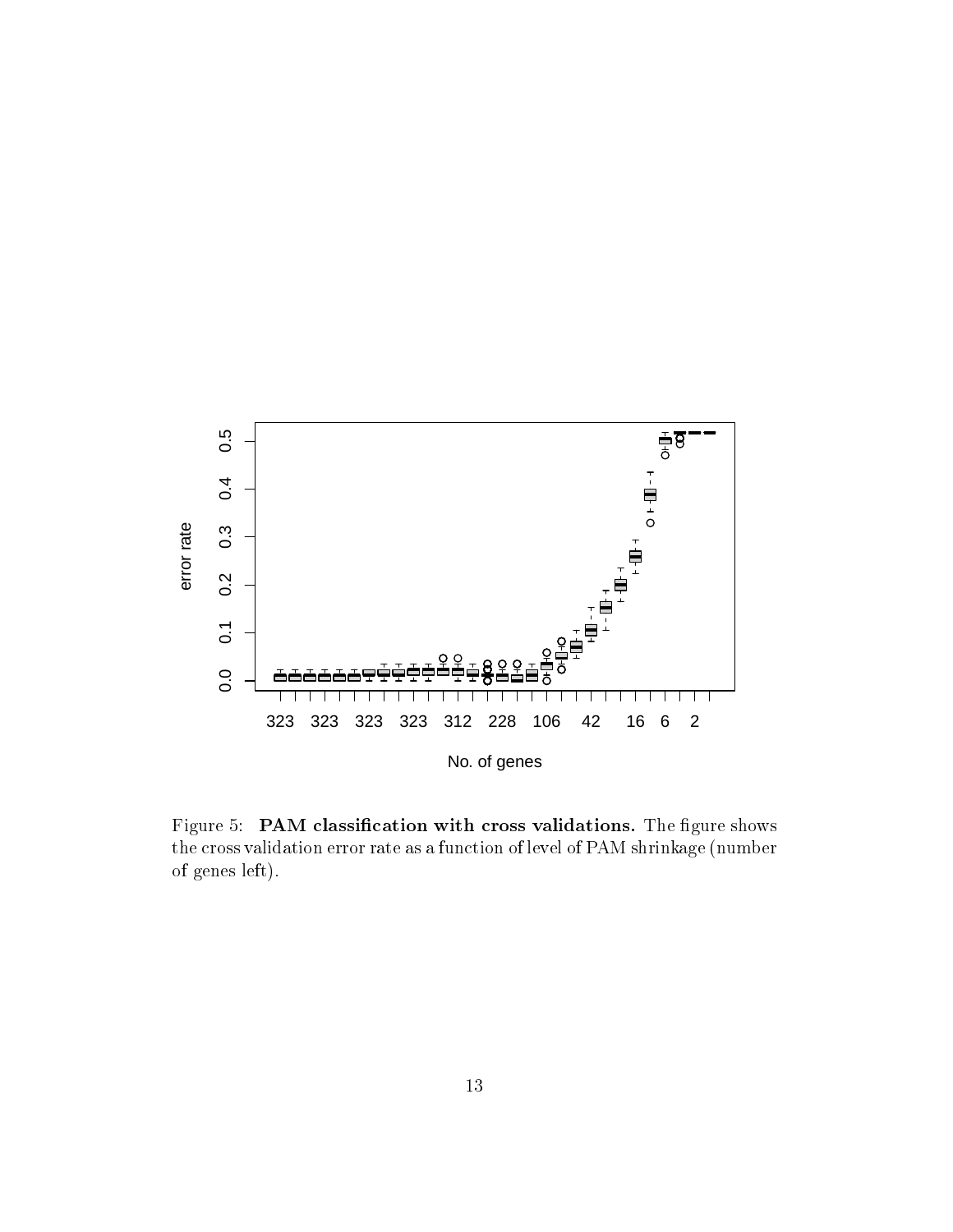```
> datsel <- sdat[names(uniGenes), ]
> rownames(datsel) <- uniGenes
> datsel <- datsel[diffGenes.f, ]
> pamcl <- pamClassify(datsel, signature, pam.rslt, thresh, postRth=1)
> sdat.sig <- pamcl[["sdat.sig"]]
> pred <- pamcl[["pred"]]
> clu.pred <- pamcl[["clu.pred"]]
> nam.ord <- pamcl[["nam.ord"]]
> gclu.f \leq pamcl[["gclu.f"]]
> figClassify(AMC_CRC_clinical, pred, clu.pred, sdat.sig, gclu.f, nam.ord)
```
### <span id="page-13-0"></span>5 Subtype characterization

#### <span id="page-13-1"></span>5.1 Survival analysis

The clinical relevance of this classification becomes evident when analysing the disease-free survival, which revealed a significantly poorer prognosis for CCS3 patients compared to CCS1-CIN and CCS2-MSI patients (Figure [7\)](#page-15-0).

To reproduce the progression free survival analysis, we developed function  $progAMC$ :

```
> prog <- progAMC(AMC_CRC_clinical, AMC_sample_head, clu.pred)
Call:
```

```
survdiff(formula = Surv(time, status) x, data = data4surv)
```

|          |      |       | N Observed Expected $(D-E)^2/E$ $(D-E)^2/V$ |        |
|----------|------|-------|---------------------------------------------|--------|
| $x=1$ 44 | 13 L | 10.22 | 5.104                                       | 11.107 |
| $x=2$ 22 | 4    | 4.83  | 0.143                                       | 0.191  |
| $x=3$ 24 | 12.  | 3.95  | 16.436                                      | 21.049 |

```
Chisq= 22 on 2 degrees of freedom, p= 2e-05
```

```
> surv <- prog[["surv"]]
```

```
> survstats <- prog[["survstats"]]
```
The function  $\text{fg}KM$  can be used to reproduce the KM plot:

```
> figKM(surv, survstats)
```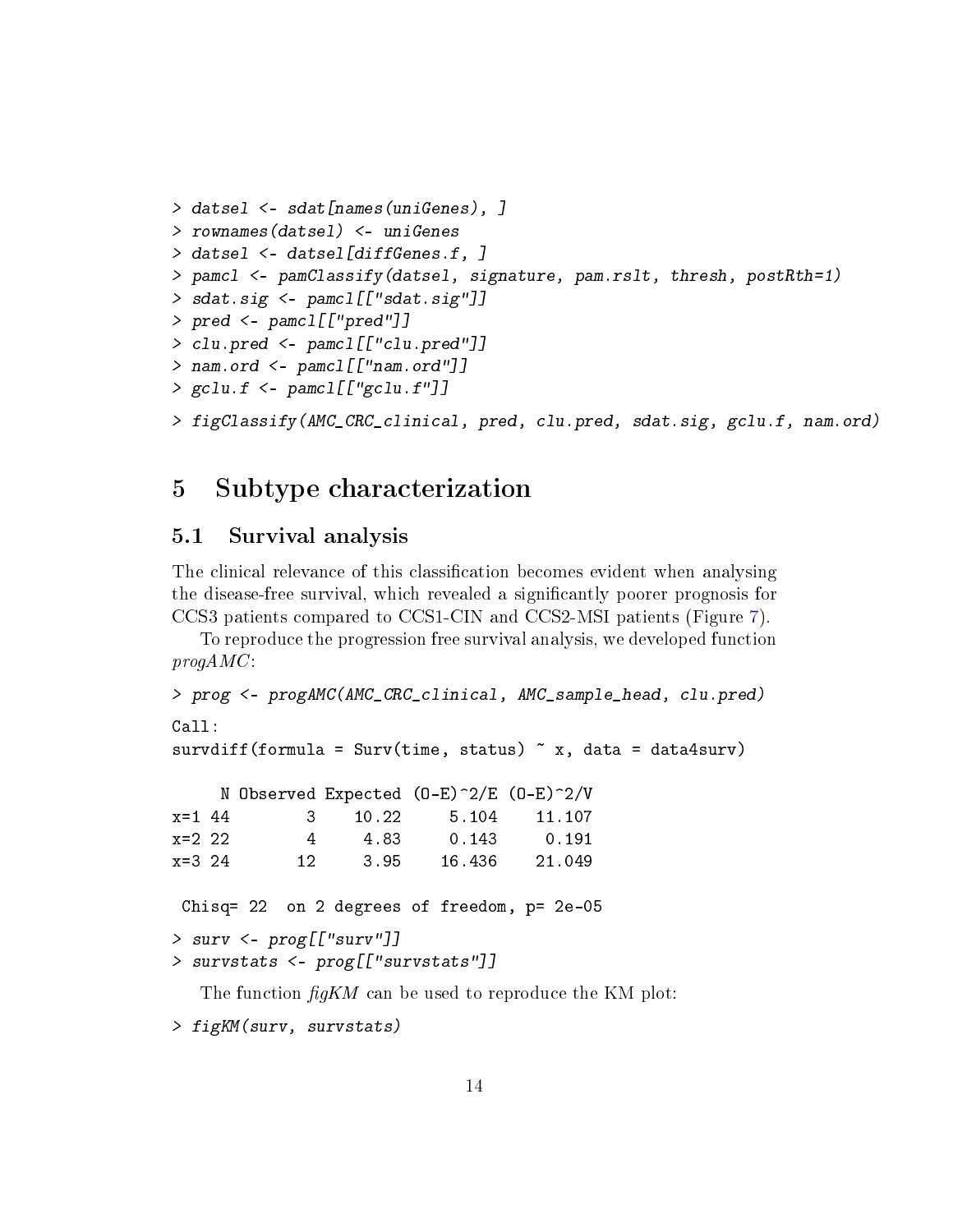

<span id="page-14-0"></span>Figure 6: The AMC-AJCCII-90 set is classified in three subtypes according to the classifier. The top bar indicates the subtypes; light blue; CCS1, green; CCS2, dark blue; CCS3. In the heatmap, rows indicate genes from the classifier and columns represent patients. The heatmap is color-coded based on median centred log2 gene expression levels (orange, high expression; blue, low expression). The lower bar indicates the posterior probability of belonging to each respective subtype.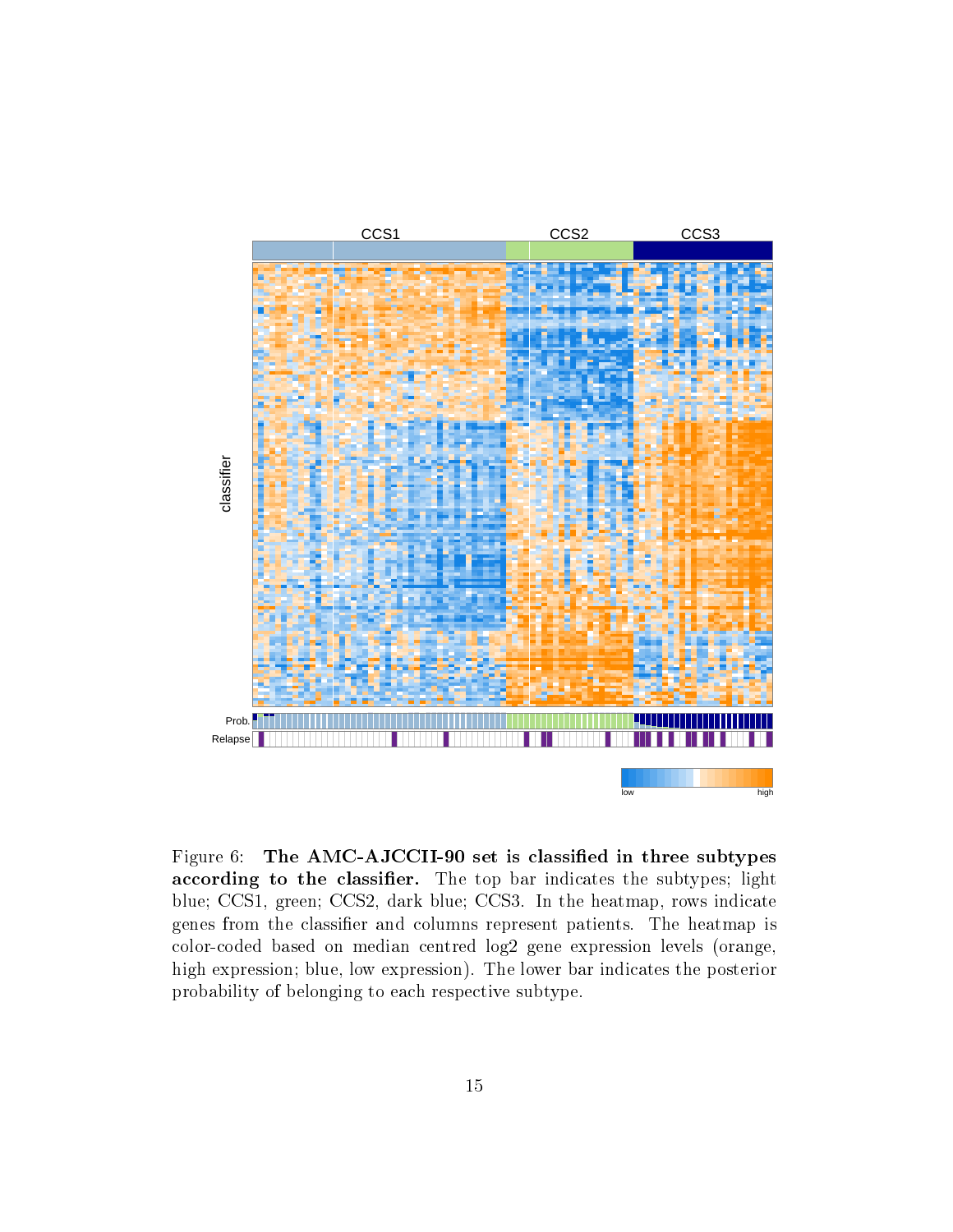

<span id="page-15-0"></span>Figure 7: Kaplan-Meier graphs depicting Disease-free survival (DFS) within the AMC-AJCCII-90 set stratified by the CCS classification.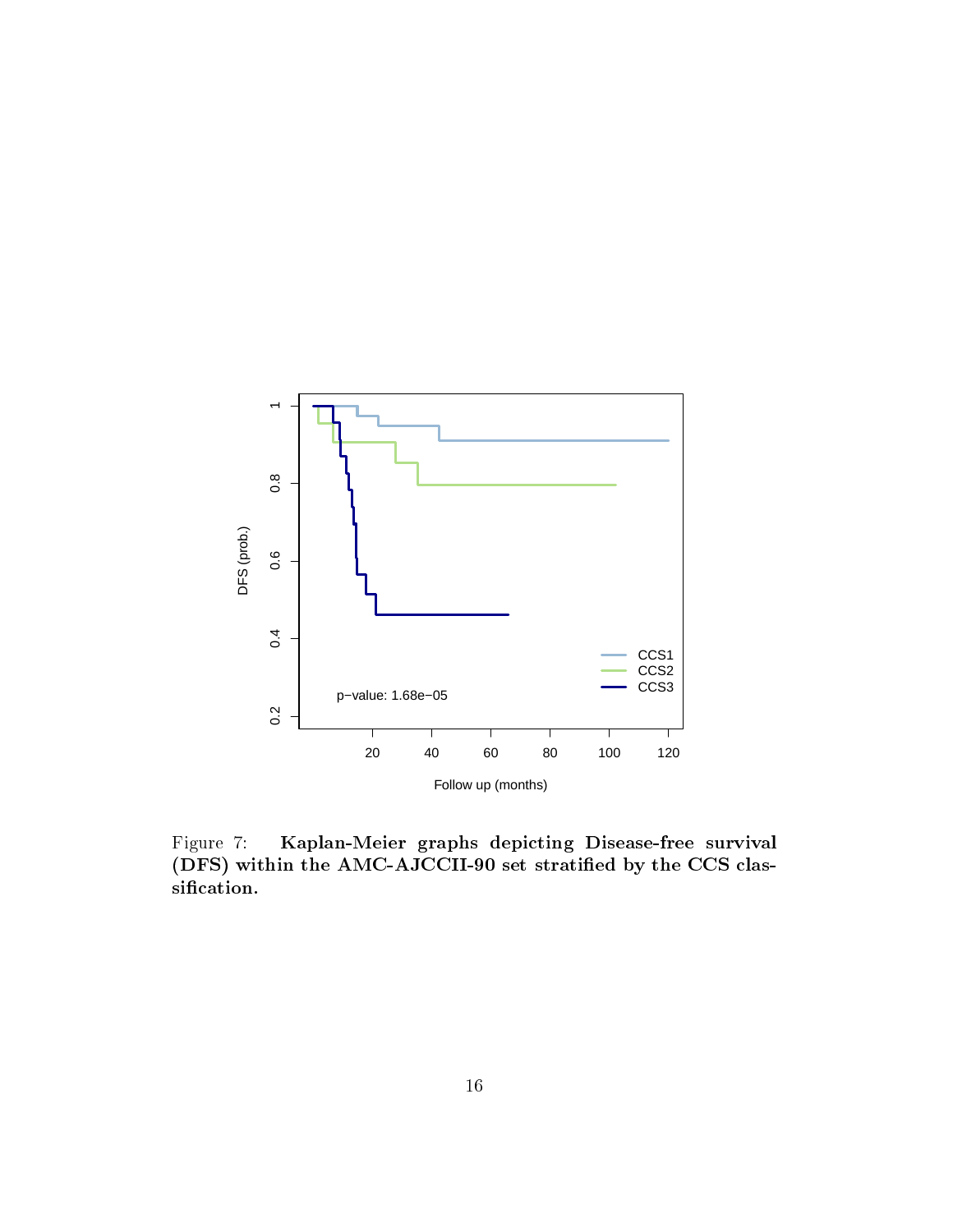### <span id="page-16-0"></span>6 Session info

This document was produced using:

> toLatex(sessionInfo())

- R version 4.2.0 RC (2022-04-19 r82224), x86\_64-pc-linux-gnu
- Locale: LC\_CTYPE=en\_US.UTF-8, LC\_NUMERIC=C, LC\_TIME=en\_GB, LC\_COLLATE=C, LC\_MONETARY=en\_US.UTF-8, LC\_MESSAGES=en\_US.UTF-8, LC\_PAPER=en\_US.UTF-8, LC\_NAME=C, LC\_ADDRESS=C, LC\_TELEPHONE=C, LC\_MEASUREMENT=en\_US.UTF-8, LC\_IDENTIFICATION=C
- Running under: Ubuntu 20.04.4 LTS
- Matrix products: default
- BLAS: /home/biocbuild/bbs-3.15-bioc/R/lib/libRblas.so
- LAPACK: /home/biocbuild/bbs-3.15-bioc/R/lib/libRlapack.so
- Base packages: base, datasets, grDevices, graphics, methods, stats, utils
- Other packages: DeSousa2013 1.32.0
- Loaded via a namespace (and not attached): AnnotationDbi 1.58.0, Biobase 2.56.0, BiocGenerics 0.42.0, BiocManager 1.30.17, BiocParallel 1.30.0, Biostrings 2.64.0, ConsensusClusterPlus 1.60.0, DBI 1.1.2, DelayedArray 0.22.0, GenomeInfoDb 1.32.0, GenomeInfoDbData 1.2.8, GenomicRanges 1.48.0, IRanges 2.30.0, KEGGREST 1.36.0, KernSmooth 2.23-20, MASS 7.3-57, Matrix 1.4-1, MatrixGenerics 1.8.0, R6 2.5.1, RCurl 1.98-1.6, ROCR 1.0-11, RSQLite 2.2.12, Rcpp 1.0.8.3, S4Vectors 0.34.0, SummarizedExperiment 1.26.0, XML 3.99-0.9, XVector 0.36.0, affxparser 1.68.0, affy 1.74.0, affyio 1.66.0, annotate 1.74.0, bit 4.0.4, bit64 4.0.5, bitops 1.0-7, blob 1.2.3, caTools 1.18.2, cachem 1.0.6, cli 3.3.0, cluster 2.1.3, codetools 0.2-18, compiler 4.2.0, crayon 1.5.1, edgeR 3.38.0, fastmap 1.1.0, ff 4.0.5, foreach 1.5.2, frma 1.48.0, genefilter 1.78.0, gplots  $3.1.3$ , grid  $4.2.0$ , gtools  $3.9.2$ ,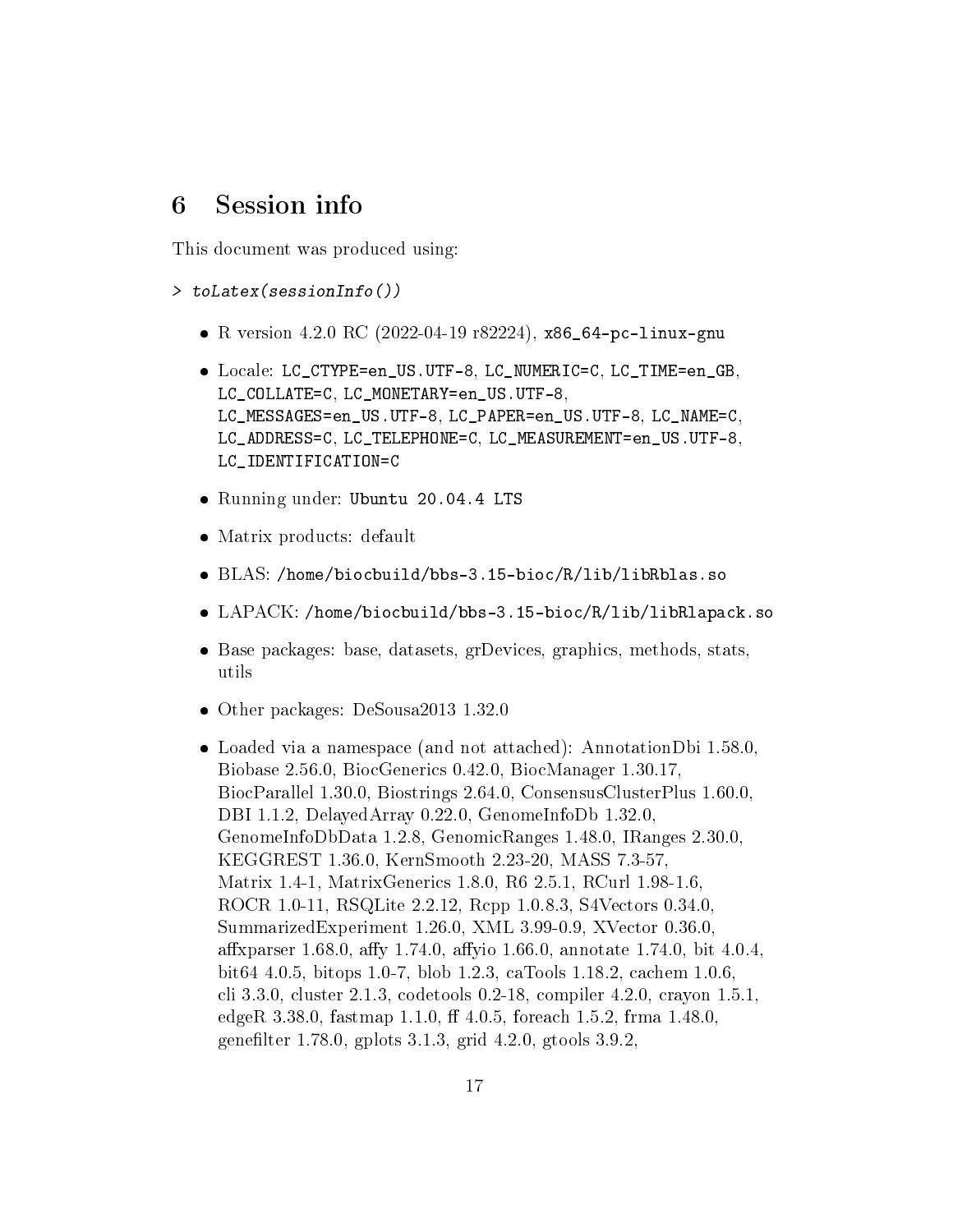hgu133plus2.db 3.13.0, httr 1.4.2, iterators 1.0.14, lattice 0.20-45, limma 3.52.0, locfit 1.5-9.5, matrixStats 0.62.0, memoise 2.0.1, mgcv 1.8-40, multtest 2.52.0, nlme 3.1-157, oligo 1.60.0, oligoClasses 1.58.0, pamr 1.56.1, parallel 4.2.0, pkgconfig  $2.0.3$ , png 0.1-7, preprocessCore 1.58.0, rlang 1.0.2, scrime 1.3.5, siggenes 1.70.0, splines 4.2.0, stats4 4.2.0, survival 3.3-1, sva 3.44.0, tools 4.2.0, vctrs 0.4.1, xtable 1.8-4, zlibbioc 1.42.0

### <span id="page-17-0"></span>7 References

- <span id="page-17-1"></span>[1] De Sousa E Melo, F. and Wang, X. and Jansen, M. et al. Poor prognosis colon cancer is defined by a molecularly distinct subtype and precursor lesion. accepted [2](#page-1-3)
- <span id="page-17-2"></span>[2] McCall, Matthew N and Bolstad, Benjamin M and Irizarry, Rafael A (2010). Frozen robust multiarray analysis (fRMA). *Biostatistics*,  $11(2)$ ,  $242 - 253.3$  $242 - 253.3$  $242 - 253.3$
- <span id="page-17-3"></span>[3] McCall, Matthew N and Uppal, Karan and Jaffee, Harris A and Zilliox, Michael J and Irizarry, Rafael A (2011). The Gene Expression Barcode: leveraging public data repositories to begin cataloging the human and murine transcriptomes. Nucleic acids research, 39(suppl 1), D1011– D1015. [3](#page-2-2)
- <span id="page-17-4"></span>[4] Johnson, W Evan and Li, Cheng and Rabinovic, Ariel (2007). Adjusting batch effects in microarray expression data using empirical Bayes methods. *Biostatistics*,  $8(1)$ , 118-127. [3](#page-2-2)
- <span id="page-17-5"></span>[5] Tibshirani, Robert and Walther, Guenther and Hastie, Trevor (2001). Estimating the number of clusters in a data set via the gap statistic. Journal of the Royal Statistical Society: Series B (Statistical Methodology),  $63(2)$ , 411423. [4](#page-3-1)